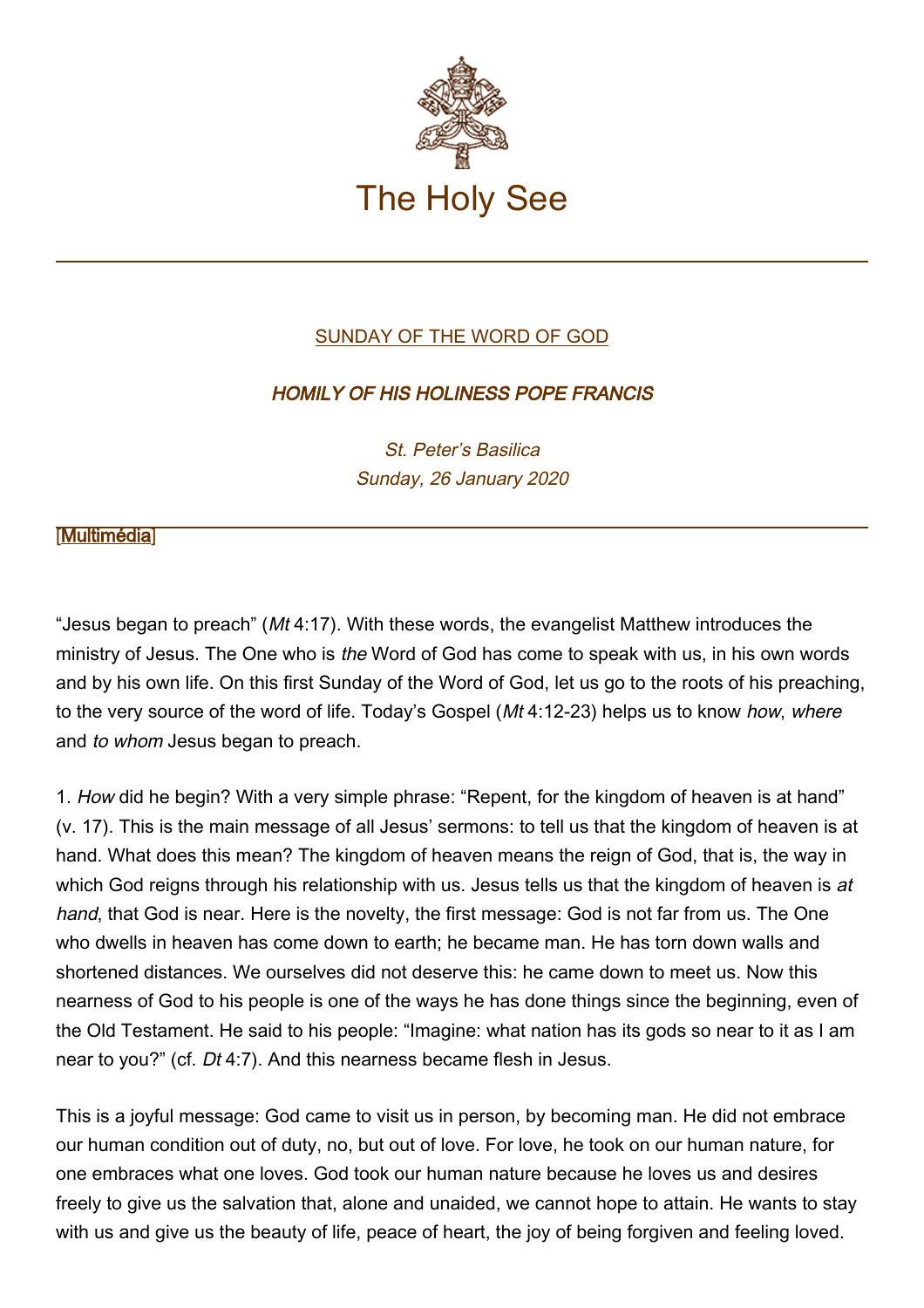We can now understand the direct demand that Jesus makes: "Repent", in other words, "Change your life". Change your life, for a new way of living has begun. The time when you lived for yourself is over; now is the time for living with and for God, with and for others, with and for love. Today Jesus speaks those same words to you: "Take heart, I am here with you, allow me to enter and your life will change". Jesus knocks at the door. That is why the Lord gives you his word, so that you can receive it like a love letter he has written to you, to help you realize that he is at your side. His word consoles and encourages us. At the same time it challenges us, frees us from the bondage of our selfishness and summons us to conversion. Because his word has the power to change our lives and to lead us out of darkness into the light. This is the power of his word.

2. If we consider where Jesus started his preaching, we see that he began from the very places that were then thought to be "in darkness". Both the first reading and the Gospel speak to us of people who "sat in the region and shadow of death". They are the inhabitants of "the land of Zebulun and Naphtali, on the road by the sea, the land beyond the Jordan, Galilee of the nations" (Mt 4:15-16; cf. Is 8:23-9:1). Galilee of the nations, this region where Jesus began his preaching ministry, had been given this name because it was made up of people of different races and was home to a variety of peoples, languages and cultures. It was truly "on the road by the sea", a crossroads. Fishermen, businessmen and foreigners all dwelt there. It was definitely not the place to find the religious purity of the chosen people. Yet Jesus started from there: not from the forecourt of the temple of Jerusalem, but from the opposite side of the country, from Galilee of the nations, from the border region. He started from a periphery.

Here there is a message for us: the word of salvation does not go looking for untouched, clean and safe places. Instead, it enters the complex and obscure places in our lives. Now, as then, God wants to visit the very places we think he will never go. Yet how often we are the ones who close the door, preferring to keep our confusion, our dark side and our duplicity hidden. We keep it locked up within, approaching the Lord with some rote prayers, wary lest his truth stir our hearts. And this is concealed hypocrisy. But as today's Gospel tells us: "Jesus went about all Galilee preaching the gospel of the kingdom and healing every disease and every infirmity" (v. 23). He passed through all of that varied and complex region. In the same way, he is not afraid to explore the terrain of our hearts and to enter the roughest and most difficult corners of our lives. He knows that his mercy alone can heal us, his presence alone can transform us and his word alone can renew us. So let us open the winding paths of our hearts – those paths we have inside us that we do not wish to see or that we hide – to him, who walked "the road by the sea"; let us welcome into our hearts his word, which is "living and active, sharper than any two-edged sword… and able to judge the thoughts and intentions of the heart" (Heb 4:12).

3. Finally, to whom did Jesus begin to speak? The Gospel says that, "as he walked by the Sea of Galilee, he saw two brothers, Simon who is called Peter and Andrew his brother, casting a net into the sea; for they were fishermen. And he said to them, 'Follow me, and I will make you fishers of men'" (Mt 4:18-19). The first people to be called were fishermen: not people carefully chosen for